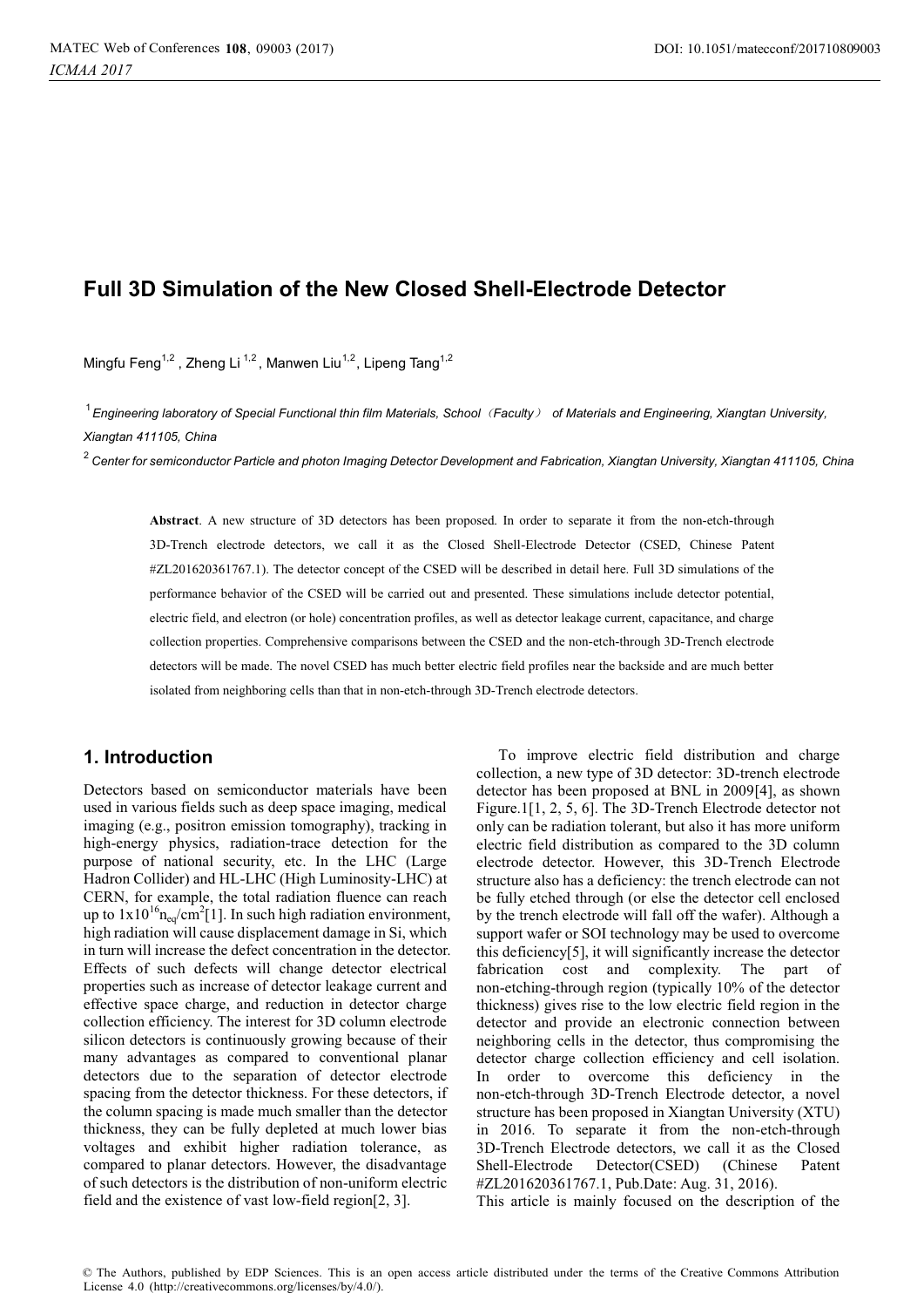CSED structure concept and 3D performance simulations, including 3D distributions of electric potential, field and hole (electron) concentration; detector electrical properties such as detector leakage current (*I*) and capacitance (*C*) as a function of bias voltages (*V*) (*IV*, *CV*); and detector full depletion voltage.

#### **2. Device description and simulation**

For comparison purposes, a single cell of a non-etch-through square 3D-Trench Electrode detector is shown Figure.1. The non-etch-through portion is clearly shown in the bottom of the cell, which typically occupies 6% - 15% of the cell volume.

A single cell of a novel closed-shell electrode silicon detector with square shape is illustrated in Figure. 2. As shown Figure. 2a, this structure is composed of two different structures, square and octagonal, interleaved to each other. In our case shown here, the square trench is etched from the top side (from top down), but not etch through with a depth of  $d_{\text{top}} < d$ , where *d* is the thickness of the detector (typically  $d \leq 500 \text{ }\mu\text{m}$ ). The octagonal trench is etched from the bottom side (from bottom up), again not etch through (with a depth of  $d_{\text{bot}} = \delta d$ ,  $0 \leq \delta \leq 1$ ) but has an overlap in the thickness direction with the square trench. The depth of overlap part is defined as  $\mathfrak{cd}$ , where  $0 \leq \mathfrak{c} \leq 1$ . As shown in Figure. 2b, the top and bottom trenches are disconnected in four corners. It is clear that we have the following relationship  $d_{top} = (1-\delta+\varepsilon)d$  between various depths. The central column electrode can be etched all the way through the detector thickness, either from top down or bottom up depending on the specific processing need. The top-etched and bottom-etched trenches are doped the same way (in our case phosphorous or  $n^+$ -type), and the central column is doped in opposed way (in our case boron or p<sup>+</sup> -type). In our example for simulations, Si bulk is chosen as p-type with a doping concentration of  $1x10^{12}$ cm<sup>-3</sup>, the edge length of the trench electrode is set at 100 μm, the width of all trenches are set at 10 μm, the width of the square central column is set at 10  $\mu$ m,  $d = 300 \mu$ m,  $\delta$  $=0.1$ , and  $\varepsilon = 0.067$ .

Due to the arrangement of the top and bottom interleaved trenches, their enclosed cell bulk will not fall off the wafer, even though the overall trench electrode is effective "etch-through" with top and bottom trenches are connected in large areas (they are not connected in four corners) as shown in Figure. 2b. It is clear that, the larger the cell size, the bigger the connected portion of the top and bottom trenches. Neighboring cells are connected to each other and to the detector main body through the unconnected portion, and therefore will not fall off the wafer. The overlapping of the top and bottom trenches in the thickness direction ensures the electronic connection between the neighboring cells being minimum to achieving effective cell isolation.



**Figure 1.** An example of the structure of a square 3D-Trench Electrode Silicon detector



**Figure 2.** An example of the structure of a square shape novel CSED structure: a) the 3D view of the entire single cell, and b) the cross section view (x-y plane, at  $z = 270 \text{ }\mu\text{m}$ ) of the CSED in the portion of the interleaved trenches.

Full 3D simulations on a Closed-Shell Electrode Silicon detector shown in Figure.2 have been performed using the DEVICE 3D package of Silvaco's ATLAS. The  $n^{+}$  outer trenches are doped with phosphorus of  $10^{19}$ /cm<sup>3</sup>, and the  $p^+$  central column is doped with boron of  $10^{19}$ /cm<sup>3</sup>.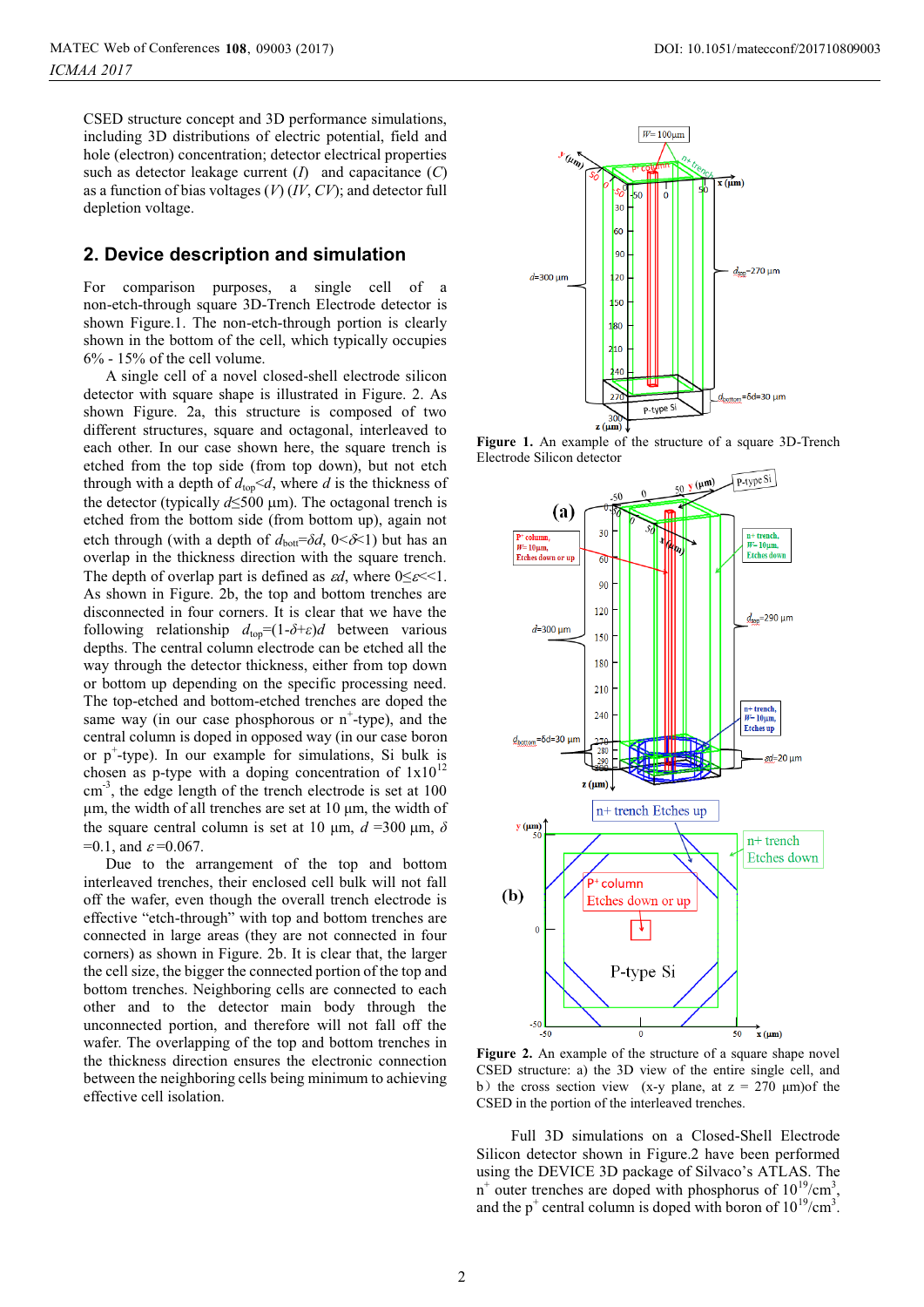The choice of p-type bulk is for the radiation hardness consideration since under the high radiation influence, n-type silicon will space charge sign invert to p-type like[6]. Here, the p-n junction is formed between the bulk and the outer ring trench (ORJ, or outer-ring-junction). Compared to the case where the junction is formed at the center column electrode (CJ, center-junction), detectors with ORJ have more uniform electric filed profile and much smaller maximum electric field and full depletion voltage [1, 6]. From ref. [1], in fact one can write down the electric field profiles beyond full depletion for the perfect cylindrical geometry as the following:

$$
E(r) = \frac{1}{2} \frac{eN_{\text{eff}}}{\varepsilon \varepsilon_0} r \left[ 1 - \frac{r_c^2}{r^2} \right] - \frac{V - V_{\text{fd}}}{r \ln R / r_c} \qquad (r_c \le r \le R, ORJ) \quad a
$$
  
\n
$$
E(r) = \frac{1}{2} \frac{eN_{\text{eff}}}{\varepsilon \varepsilon_0} r \left[ \frac{R^2}{r^2} - 1 \right] + \frac{V - V_{\text{fd}}}{r \ln R / r_c} \qquad (r_c \le r \le R, CL) \quad b
$$
 (1)

Where Eq. (1)a is for the ORJ case and Eq. (1)b is for the CJ case,  $V_{fd}$  is the full deplete voltage,  $N_{eff}$  is the effect doping concentration, *R* is inner radius of outer trench (in this case, it is the radius of the fully depleted region),  $r_c$  is the radius of central column electrode,  $V_{bi}$  is the built-in potential,  $\varepsilon_0$  is the vacuum dielectric constant, and  $\varepsilon$  is the relative dielectric constant for silicon. We can use Eq. (1) to qualitatively estimate the electric filed profiles in our non-perfect square and octagonal cases before full 3D simulations. For example, at full depletion voltage  $V = V_{\text{fd}}$ , the maximum electric field is at  $r = R$  for the ORJ case at

$$
E(r) = \frac{1}{2} \frac{eN_{\text{eff}}}{\varepsilon \varepsilon_0} r \left[ 1 - \frac{r_c^2}{r^2} \right],
$$
 which is much smaller than

that for the CJ case at 2 2  $E(r) = \frac{1}{2} \frac{eN_{\text{eff}}}{\varepsilon \varepsilon_0} r \left[ \frac{R^2}{r^2} - 1 \right]$  $\overline{\varepsilon \varepsilon_{0}}$   $\overline{r}$  $=\frac{1}{2}\frac{eN_{\text{eff}}}{r}\left[\frac{R^2}{r^2}-1\right]$  $\left|\frac{R}{r^2}-1\right|$ , if

 $R>>r_c$ . In fact, for our case where  $R=50 \mu m$ ,  $r_c=5 \mu m$ , it is about 9 times smaller!

After full 3D simulations, in order to clearly illustrated resulting distributions inside the detector cell, we have to plot 2D cut planes along the different sections the structure shown in Figure. 1 and Figure. 2a. For comparison purposes, we plot in Figure. 3 a 2D cut plane of the electric profile of a 3D-Trench Electrode detector shown in Figure. 1. The bias voltage here is set as 1V. The cut plane is in the y-z plane ( $x=0 \mu m$ ). Shown in Figure. 4 is the same for a Closed-Shell Electrode Silicon Detector shown in Figure. 2a. Comparing simulation results in Figure. 3 and Figure. 4 one can clearly see that: 1) the electric field profile is more uniform in the bottom portion (from  $z=270$  um to 300 um) in the CSED than that in the non-etch-through 3D-Trench Electrode detector; 2) the electric field is much higher in the bottom portion of the CSED as well; and 3) the cell is isolated from other cells where the trenches are connected in the CSED, while cells are connected by the bottom portion in the non-etch-through 3D-Trench Electrode detector. Therefore the novel CSED are much better than the non-etch-through 3D-Trench Electrode detector in these regards. Apparently CSED fabrication requires double-sided process, which is nowadays quite standard and routinely done in 3D detector fabrications [7, 8], Figure. 5 shows simulated electric field profiles in 2D cuts along the x-y plane at two different z positions the CSED

shown in Figure. 2:  $z=100 \mu m$  (Figure. 5a) and  $z=270 \mu m$ (Figure. 5b). As shown Figure. 5a, high electric fields are near the outer square trenches (since the junction is near the trench electrode) with slight non-uniformity near the corners. In fact this electric filed profile should be no different from that in the CSED at the same z position in the non etch-through 3D-Trench Electrode detector since they have the same geometry at this z position. However, as shown in Figure. 5b, at  $z=270 \mu m$ , where the top square trench and the bottom octagonal trench are overlapped, the electric filed profile is quite different from that shown in Figure. 5a. First, the electric field profile in the bottom portion is more uniform since the octagonal shape is closer to the circle than the square shape; and 2) there exist four triangular regions near the square trench corners that are effectively cut off from the detector sensitive region, and can be considered as the dead region. We will discuss the percentage of this dead region as a function of the detector geometry in more details in the next section.



**Figure 3.** Simulated electric field profile along a 2D cut plane on the y-z plane at  $x = 0$  for a non-etch-through 3D-Trench Electrode detector (see Figure. 1).



**Figure 4.** Simulated electric field profile along a 2D cut plane on the  $v-z$  plane at  $x = 0$  for a CSED (see Figure 2a) y-z plane at  $x = 0$  for a CSED (see Figure. 2a).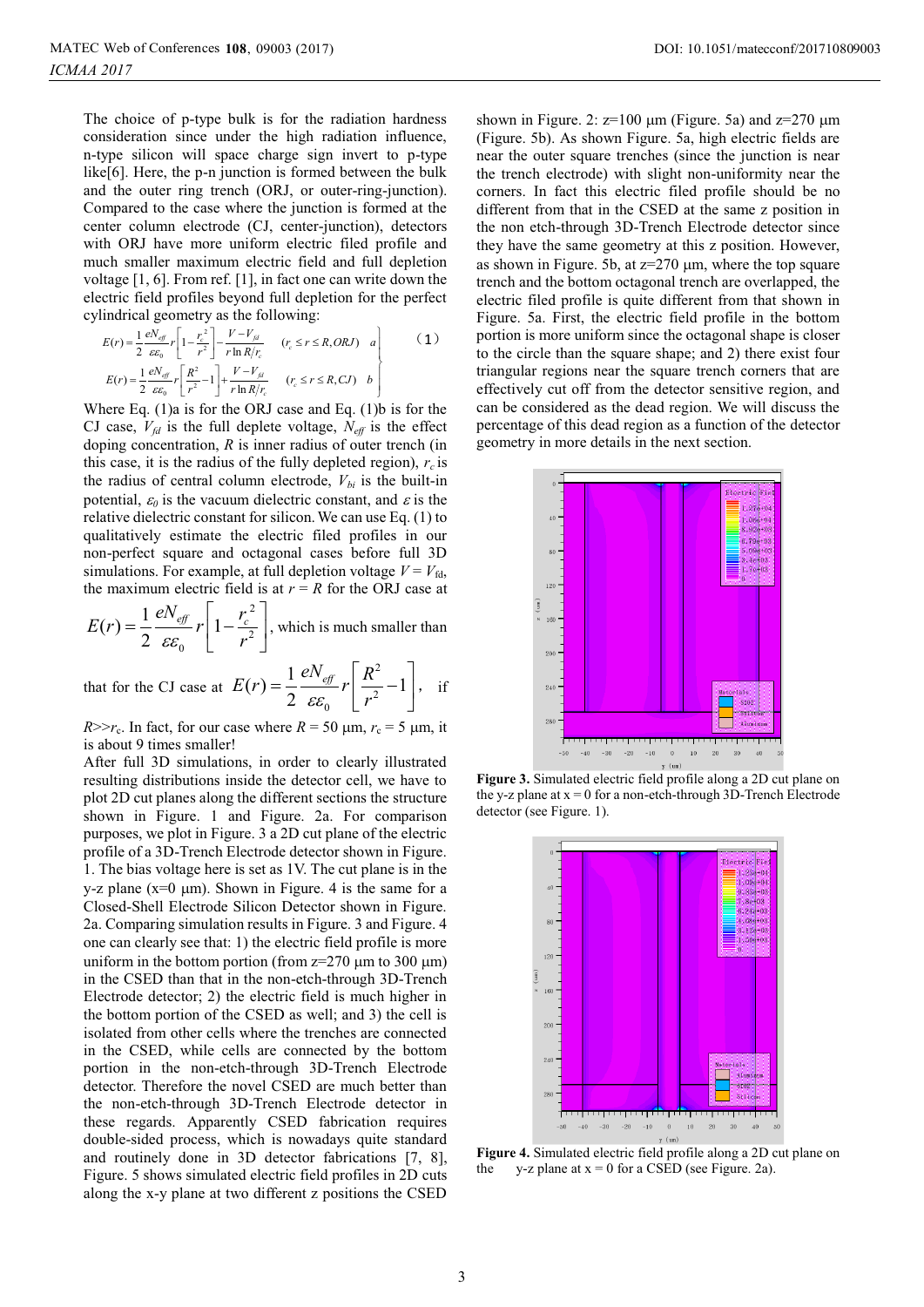

**Figure 5.** Simulated electric field profile for a CSED (see Figure. 2a): a) along a 2D cut plane on the x-y plane at  $z = 100 \mu m$ ; and b) along a 2D cut plane on the x-y plane at  $z = 270 \mu m$ .

Figure. 6 shows the simulated detector leakage current as a function of the bias voltage (*I-V* curve) for the same CSED shown in Figure. 2. We can see from the *I-V* curve that the detector is fully depleted near 1 volt, which is very close to the value calculated using equations in ref. [1] for the cylindrical geometry. Also, the breakdown voltage for this particular CSED is about 174 volt, giving a large detector work range (1 volt<*V*<174 volt).



**Figure 6.** Simulated *I-V* curve the CSED under study

## **3. Full depletion voltage**

As we know, the full depletion voltage of a planar detector is related to the detector thickness. For all types of 3D detectors, however, the detector full deplete voltage depends only on the electrode spacing [9, 10]. For the 3D-Trench Electrode detector, the detector full depletion voltage has been calculated for cylindrical geometry for the ORJ and CJ cases [1]:

$$
V_{\beta l} = \frac{eN_{\text{eff}}}{2\varepsilon\varepsilon_{0}} \left[ \frac{1}{2} (R^{2} - r_{c}^{2}) - r_{c}^{2} \ln \frac{R}{r_{c}} \right] - V_{h} (ORJ) \quad a
$$
  

$$
V_{\beta l} = \frac{eN_{\text{eff}}}{2\varepsilon\varepsilon_{0}} \left[ R^{2} \ln \frac{R}{r_{c}} - \frac{1}{2} (R^{2} - r_{c}^{2}) \right] - V_{h} (CJ) \quad b
$$
 (2)

Where Eq. (2)a is for the ORJ case and Eq. (2)b is for the CJ case.

In this paper, the detector full depletion voltage of the novel CSED has been extracted from the 3D simulation of electric field profiles. Figure. 7 shows under different bias voltages the electric field distribution with radius along different 1D cut lines in Figure. 5. Shown in Figure. 7a are 1D electric field profiles along radius from (0,0) to (50,0) in the CSED shown in Figure. 5, and shown in Figure. 7b are those along radius from  $(0,0)$  to  $(35,35)$  for the same CSED. It is clear that there exist electric field in the entire region between the trench electrode and central column electrode at a bias voltage of 1 volt in both cased, indicating the detector is fully depleted at  $V = 1$  volt. This is in agreement with our previous estimations from calculation using Eq. (2)a and *I-V* curve in Figure. 6.

We notice here that volumes between the top and bottom trenches where they are not connected are in fact cut off from the detector sensitive volume, and therefore are dead space. One can easily calculate the percentage portion of this dead space in a single cell for different cell geometries. It is apparent that it will decrease as the cell size increases. It also depends on the depths of the top and bottom trenches and their overlap  $(\varepsilon)$ . Details of dead volume study will be reported elsewhere in a different report. For our particular case shown in Figure. 5, it is only about 0.65%, which is nearly negligible.



**Figure 7.** Electric field distribution under different bias voltages, a) along cutline from  $(0,0)$  to  $(50,0)$  and b) along cutline from  $(0,0)$ to (35,35) in Figure. 5.

## **4. Potential characteristics**

The potential profile for this particular CSED structure is shown in Figure. 5 are also simulated using a the DEVICE